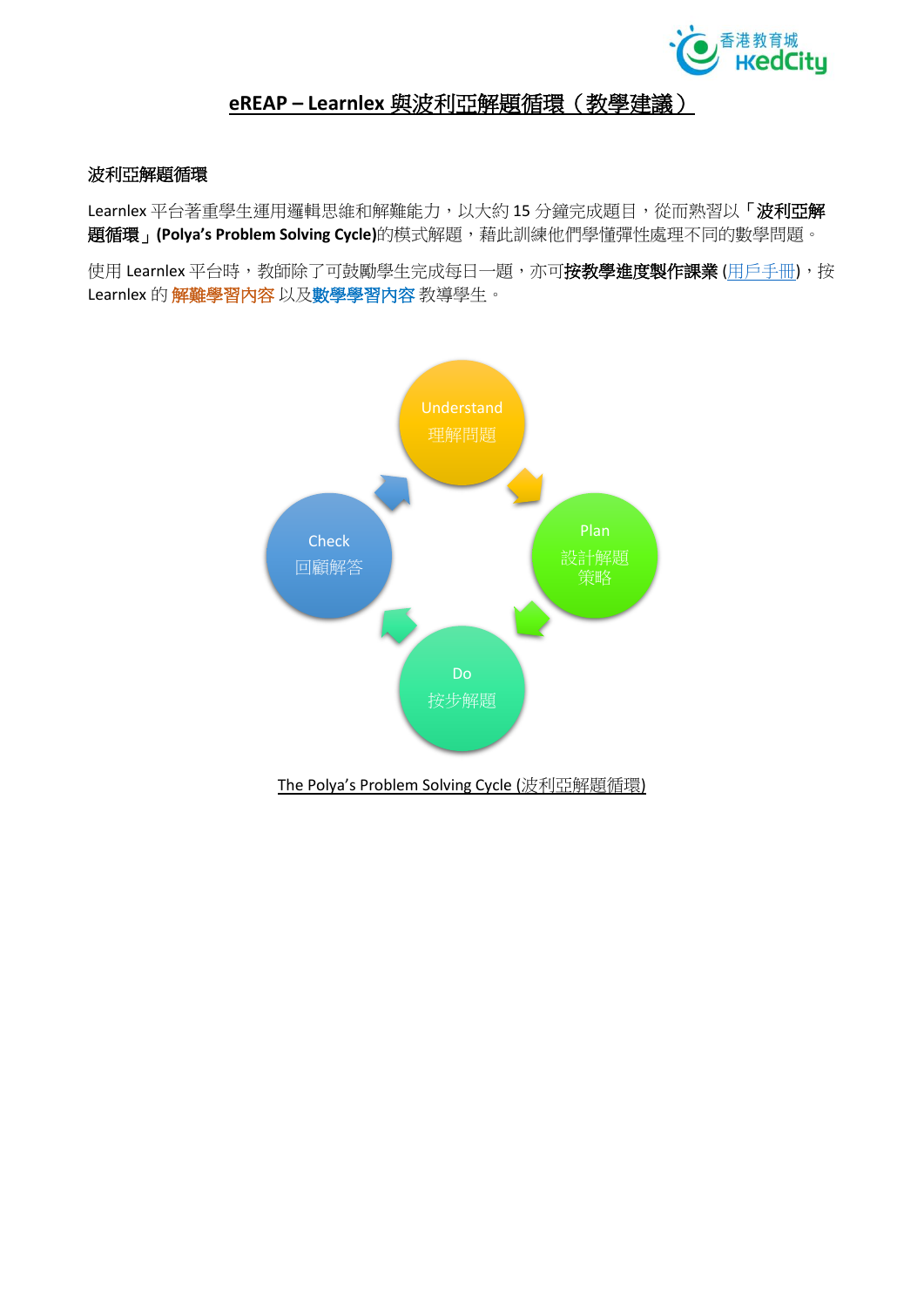

## **1.** 解難學習內容

以下列出「波利亞解題循環」中的理解和計劃階段、Learnlex 的解難學習內容及香港數學課程三者關 係舉偶:

|    | 波利亞解題循環 Learnlex 的解難學習內容 | 香港數學課程內的課題                                                                                                        |
|----|--------------------------|-------------------------------------------------------------------------------------------------------------------|
| 理解 | 尋找關係                     | 1. 倍數和因數 (P4, JS)<br>2. 近似值與估算 (JS)<br>3. 方程 (P5 - JS)<br>4. 不等式(JS)<br>5. 圖形分割和拼砌(P4)                            |
|    | 依數據及限制作出推論               | 1. 不同的度量衡<br>2. 量度的誤差(JS)<br>3. 統計的應用及誤用(P6 - JS)                                                                 |
|    | 闡釋與重新表達                  | 1. 分類方法 (P1E)<br>2. 分類圖表 (P4E)<br>3. 有向數 (JS)<br>4. 公式(JS)<br>5. 代數式 (P5, JS)<br>6. 統計圖(P2 - JS)<br>7. 直角坐標系 (JS) |
| 計劃 | 建立模型與推論                  | 1. 代數式 (P5, JS)<br>2. 公式(JS)<br>3. 幾何 (JS)<br>4. 直角坐標系 (JS)                                                       |

| 縮寫    |  |  |  |
|-------|--|--|--|
| P小學   |  |  |  |
| JS 初中 |  |  |  |
|       |  |  |  |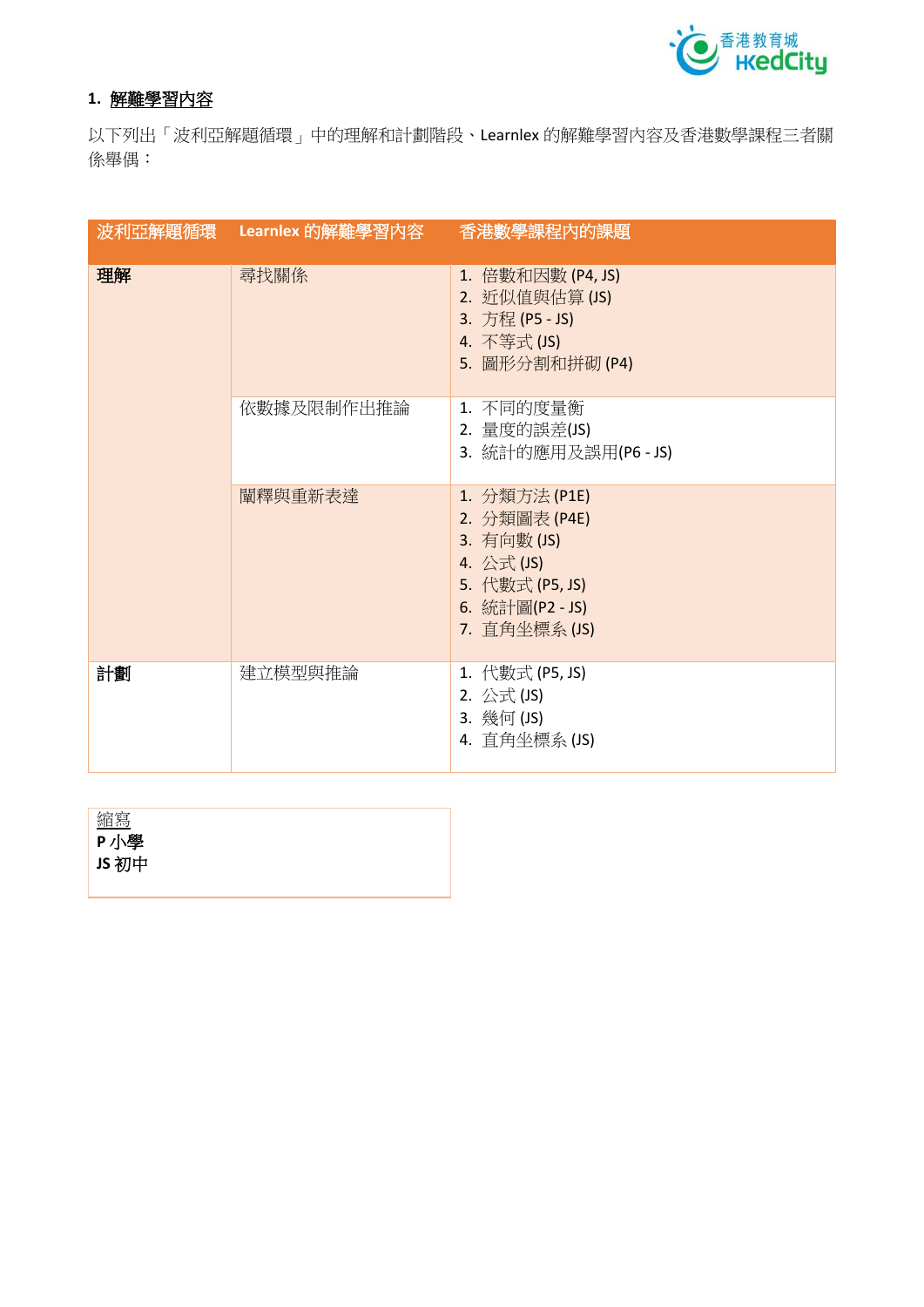

# **2.** 數學學習內容

另外,Learnlex 中的數學學習內容與香港數學課程關係之舉偶如下:

| Learnlex 數學學習內容 | 香港數學課程內的課題                                                                                                                                                                                                 |
|-----------------|------------------------------------------------------------------------------------------------------------------------------------------------------------------------------------------------------------|
| 數               | 1. 數、分數、小數(P1- P6)<br>2. 四則運算(P1-P6)<br>3. 百分數(P6-JS)<br>4. 有向數及其四則運算(JS)<br>5. 倍數和因數 (P4, JS)<br>6. 近似值與估算(JS)<br>7. 有理數與無理數(JS)                                                                          |
| 度量              | 不同的度量衡<br>1. 長度和距離(P1 -P3)<br>2. 貨幣(P1-P2)<br>3. 時間(P1-P3)<br>4. 容量(P3)<br>5. 重量 (P3)<br>6. 角(P6)<br>7. 速率(P6)<br>8. 量度的誤差 (JS)<br>求積法<br>1. 周界 (P4, P6, JS)<br>2. 面積 (P4 - P6, JS)<br>3. 體積 (P5 - P6, JS) |
| 代數              | 1. 代數式 (P5, JS)<br>2. 方程 (P5 - JS)<br>3. 多項式(JS)<br>4. 恆等式(JS)<br>5. 公式(JS)<br>6. 不等式(JS)<br>7. 整數指數律(JS)                                                                                                  |
| 數據處理            | 1. 統計圖(P2 - JS)<br>2. 集中趨勢的度量(P6 - JS)<br>3. 統計的應用及誤用(P6 - JS)<br>4. 概率(JS)                                                                                                                                |

| Z, | ÷<br>白       |  |
|----|--------------|--|
| ₽  | я<br>۰<br>k. |  |

**JS** 初中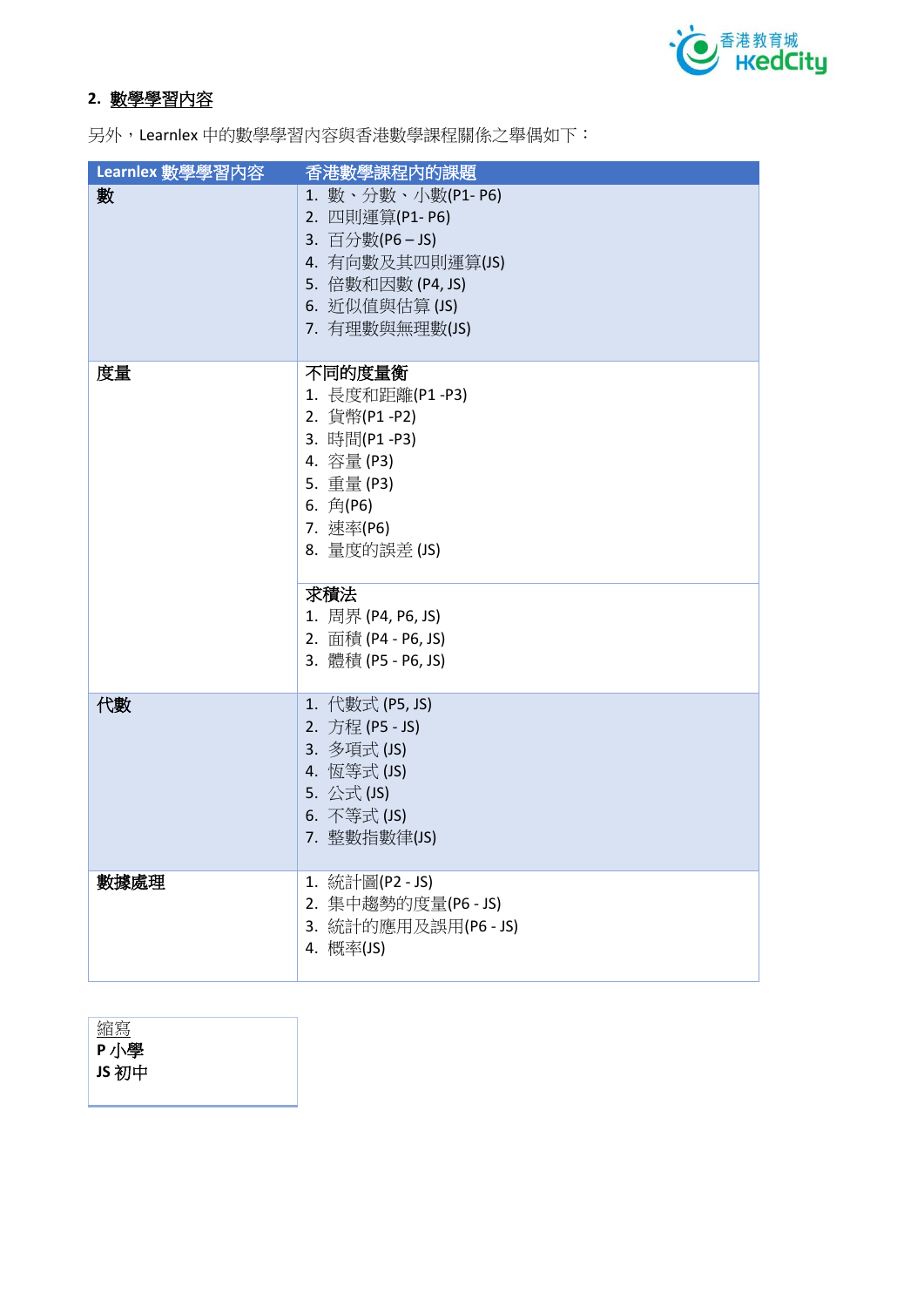

| Learnlex 數學學習內容 | 香港數學課程內的課題         |
|-----------------|--------------------|
| 圖形與空間           | 平面圖形               |
|                 | 1. 點、線、面(P1 - P2)  |
|                 | 2. 多邊形(P2 - P4)    |
|                 | 3. 圖形分割和拼砌 (P4)    |
|                 | 4. 圓(P5)           |
|                 |                    |
|                 | 立體圖形 (P1 - P2)     |
|                 | 1. 立體的面(P2)        |
|                 | 2. 截面(P5, JS)      |
|                 | 3. 摺紙圖樣(P5, JS)    |
|                 | 4. 多面體 (JS)        |
|                 | 5. 立體圖形的平面圖像 (JS)  |
|                 |                    |
|                 | 方向和位置(P1 - P2, P4) |
|                 | 角(P2)              |
|                 | 直角坐標系 (JS)         |
|                 | 三角學(JS)            |
| 幾何              | 角和平行線(JS)          |
|                 | 多邊形(JS)            |
|                 | 全等、相似(JS)          |
|                 | 畢氏定理(JS)           |

| <u>縮寫</u> |  |
|-----------|--|
| P小學       |  |
| JS 初中     |  |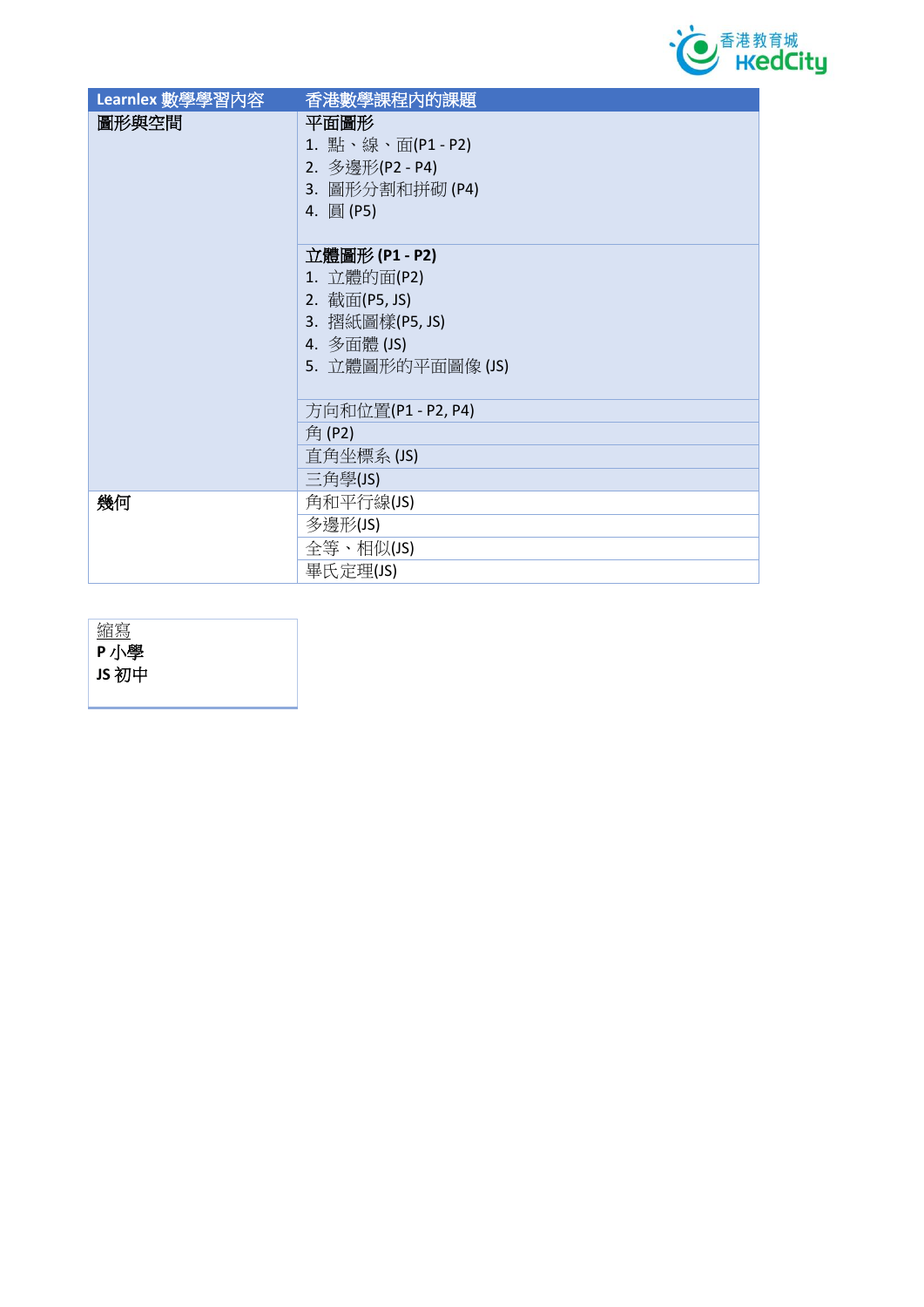

### **eREAP – Learnlex and the Polya's Problem Solving Cycle (Teaching Ideas)**

#### **Polya's Problem Solving Cycle**

Learnlex is an interactive Mathematics learning platform for students to develop flexibility in problem solving. Students are advised to spend around 15 minutes only to solve each problem with their logic thinking and problem-solving skills. In other words, students would adopt the **Polya's Problem Solving Cycle**.

When using the platform, teachers could encourage students to complete one question per day, and could also **distribute tailor-made assignments** [\(User Guide\)](https://www.hkedcity.net/ereap/en/learnlex) according to the Learnlex's **Problem Solving Learning Areas** and **Mathematics Learning Areas** they wish to teach.

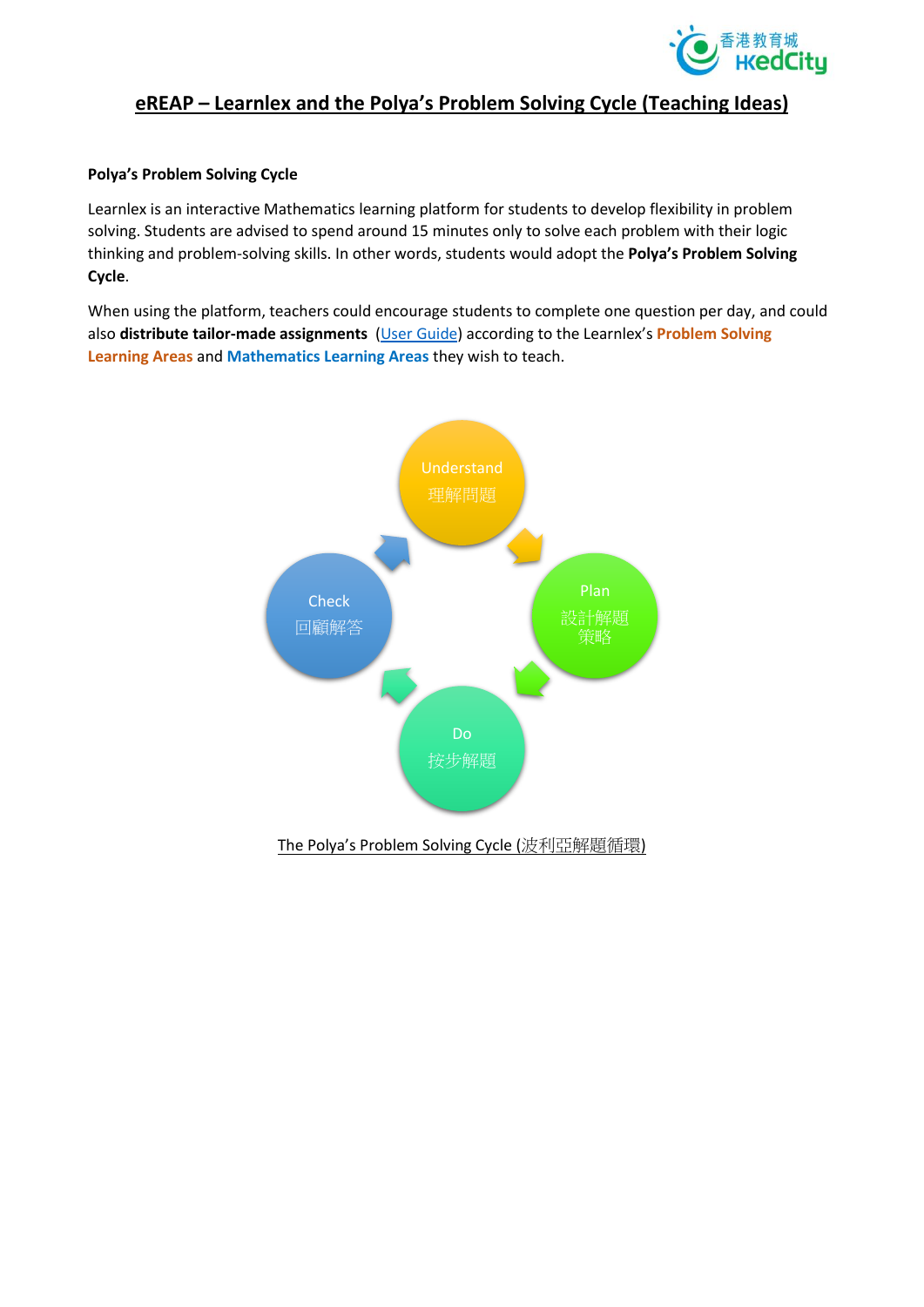

## **1. Reference on Problem Solving Learning Areas**

Below are examples to illustrate the relationship among the 'understand' and 'plan' stages of the Polya's Problem Solving Cycle, the problem solving areas on Learnlex and the local curriculum:

| Polya's<br><b>Problem</b><br><b>Solving</b><br><b>Cycle</b> | Learnlex's Problem Solving  Topics in Local curriculum<br><b>Learning Areas</b> |                                                                                                                                                                                                                        |
|-------------------------------------------------------------|---------------------------------------------------------------------------------|------------------------------------------------------------------------------------------------------------------------------------------------------------------------------------------------------------------------|
| <b>Understand</b>                                           | <b>Find relations</b>                                                           | 1. Multiples and factors (P4, JS)<br>2. Approximate values and numerical estimation (JS)<br>3. Equations (P5 - JS)<br>4. Inequalities (JS)<br>5. Dissecting and forming shapes (P4)                                    |
|                                                             | Deductions according to<br>data and restrictions                                | 1. Different units of measurements<br>2. Errors in measurement (JS)<br>3. Uses and abuses of statistics (P6 - JS)                                                                                                      |
|                                                             | Interpretation and<br>representation                                            | 1. Sorting methods (P1E)<br>2. Sorting diagrams (P4E)<br>3. Directed numbers (JS)<br>4. Formulae (JS)<br>5. Algebraic expressions (P5, JS)<br>6. Statistical charts(P2 - JS)<br>7. Rectangular coordinate systems (JS) |
| Plan                                                        | Create models and<br>deductions                                                 | 1. Algebraic expressions (P5, JS)<br>2. Formulae (JS)<br>3. Geometry (JS)<br>4. Cartesian coordinate system (JS)                                                                                                       |

| <u>Key</u>                 |  |
|----------------------------|--|
| <b>P</b> Primary           |  |
| <b>JS Junior Secondary</b> |  |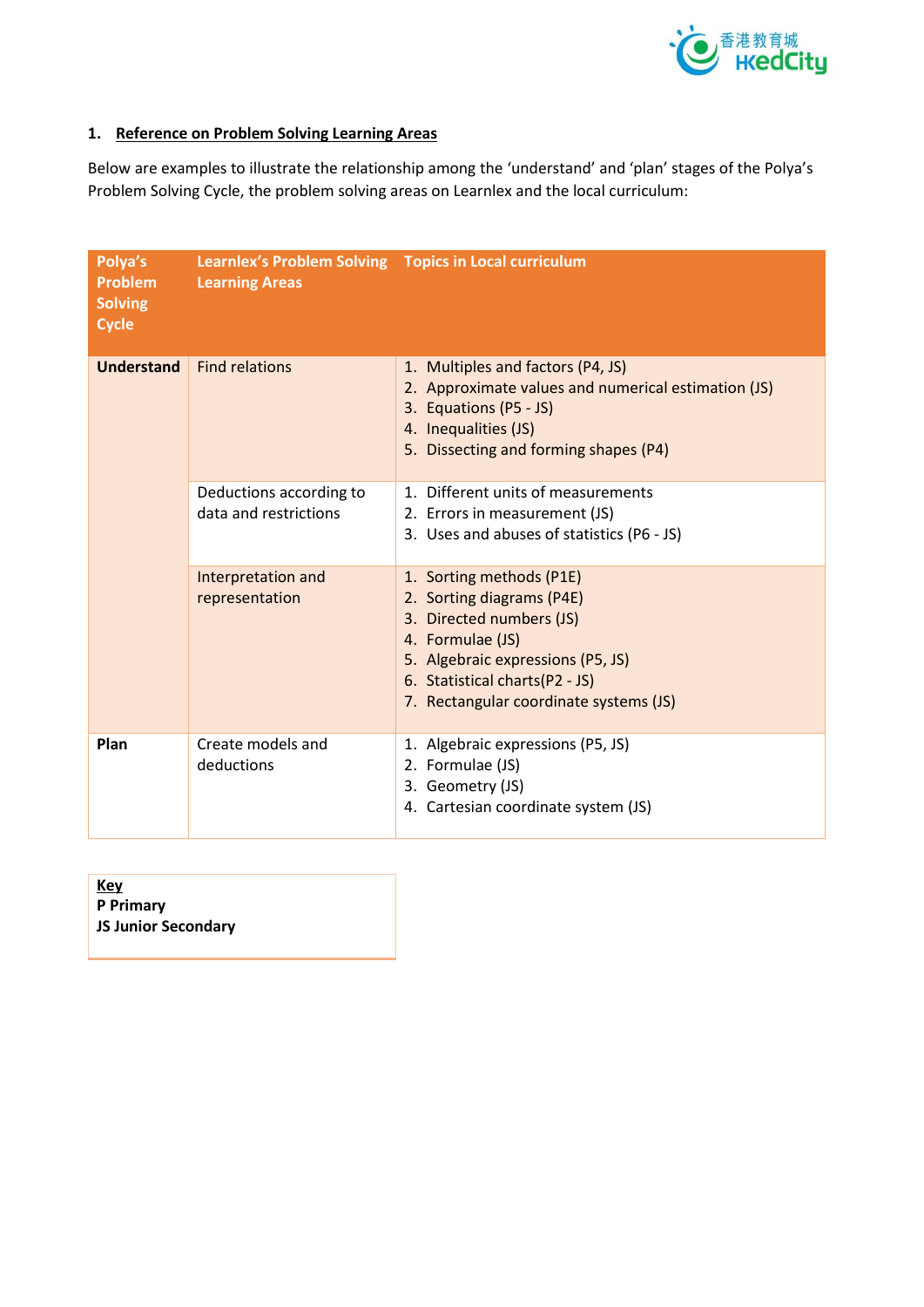

Below are examples to illustrate the relationship between Learnlex's mathematics learning areas and the local curriculum:

| <b>Learnlex's mathematics</b> | <b>Topics in Local curriculum</b>                                                                                                                                                                                                                                                                                      |
|-------------------------------|------------------------------------------------------------------------------------------------------------------------------------------------------------------------------------------------------------------------------------------------------------------------------------------------------------------------|
| learning areas                |                                                                                                                                                                                                                                                                                                                        |
| <b>Number</b>                 | 1. Numbers, fractions and decimals (P1-P6)<br>2. Four arithmetic operations (P1-P6)<br>3. Percentages ( $P6 - JS$ )<br>4. Directed numbers and their arithmetic operations (JS)<br>5. Multiples and factors (P4, JS)<br>6. Approximate values and numerical estimation (JS)<br>7. Rational and irrational numbers (JS) |
| <b>Measures</b>               | <b>Different units of measurements</b><br>1. Length and distance (P1 -P3)<br>2. Money(P1-P2)<br>3. Time(P1 -P3)<br>4. Capacity (P3)<br>5. Weight (P3)<br>6. Angle/Degree(P6)<br>7. Speed(P6)<br>8. Errors in measurement (JS)<br><b>Mensuration</b><br>1. Perimeter (P4, P6, JS)<br>2. Area (P4 - P6, JS)              |
|                               | 3. Volume (P5 - P6, JS)                                                                                                                                                                                                                                                                                                |
| <b>Algebra</b>                | 1. Algebraic expressions (P5, JS)<br>2. Equations (P5 - JS)<br>3. Polynomials (JS)<br>4. Identities (JS)<br>5. Formulae (JS)<br>6. Inequalities (JS)<br>7. Law of integral indices (JS)                                                                                                                                |
| <b>Data Handling</b>          | 1. Statistical charts (P2 - JS)<br>2. Measures of central tendency(P6 - JS)<br>3. Uses and abuses of statistics (P6 - JS)<br>4. Probability (JS)                                                                                                                                                                       |

**Key P Primary JS Junior Secondary**